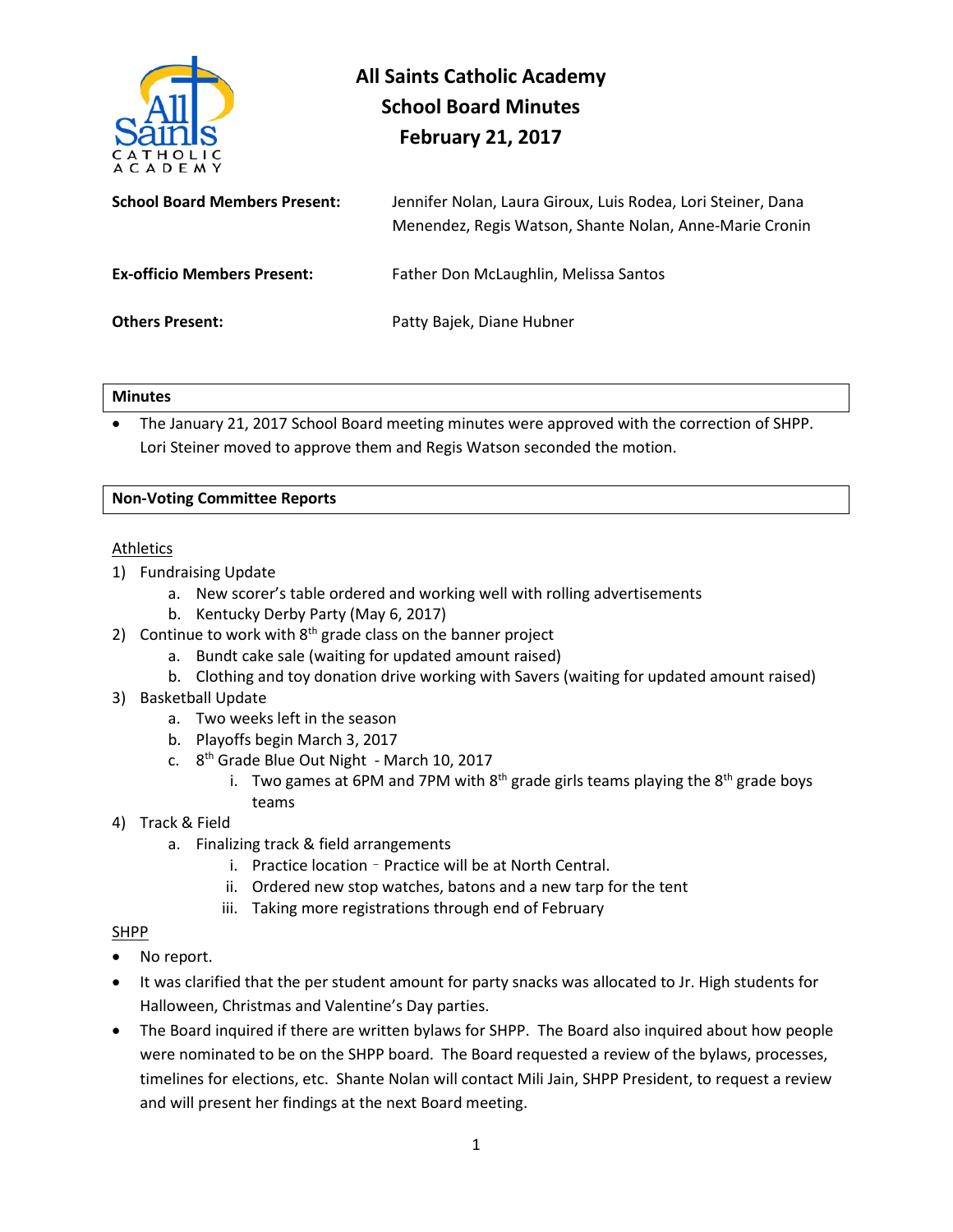#### **Pastor Report – Father Don McLaughlin**

Father commented on the academic showcase in front of the school office. Very positive feedback.

#### **Principal Report – Melissa Santos**

- Updated Board on All Saints Football. The All Saints football team is not associated with the school. Many of the students on the team do not attend ASCA or attend our supporting parishes.
- Molly Fara from the Diocese Of Joliet initiated a conversation about the liability with the name of the team implying an association with the school. Because of the name of the team, the school would have to assume liability.
- The school will not assume the liability for the students on the team because not all are affiliated with the school.
- The team can still exist, but per Diocesean edict, must change its name from All Saints. It's important to separate the perception that the team is associated with the school.
- If the team wants to practice at All Saints in the future they will be required to pay a fee and provide proof of insurance.

#### **Agenda Items**

Tuition Transfer Grant Program – Anne-Marie Cronin, CSO

- In response to decreasing enrollment in Catholic schools, the Catholic Schools Office has designed a Tuition Transfer Grant Program in which students transferring from a public or other private school would receive a \$1S00 tuition discount in the first year and \$500 the second year. This facilitates schools gaining more tuition dollars than they would have if the seat were empty. The individual schools are responsible for the cost of the program.
- A growing number of Catholic schools, including the other local Catholic schools in All Saints market are adopting this program.
- Students who transfer into All Saints through this program would have to go through the regular admission policy and are subject to all enrollment fees**.** The Board recommend putting in other policies in place to ensure the students don't have behavior issues.
- The Board discussed applying the discount at the end of the year to ensure students don't leave the school prematurely having already reaped the benefit of the rebate.
- School has authority to determine how many spaces and in which class levels would be offered.
- The finance committee will evaluate the program based on financial modeling.
- Melissa will present the program to the Board of Trustees. The Board of Trustees and the School Board will discuss the program at the March budget meeting.

#### Enrollment Update- Patty Bajek

- Provided a preliminary enrollment update with the caveat the re-enrollment is still in process as Patty follows up with families who have not yet indicated whether or not they will be returning.
- This is a start of a six to eight month recruiting process. Enrollment is slightly ahead of where enrollment projections were last year.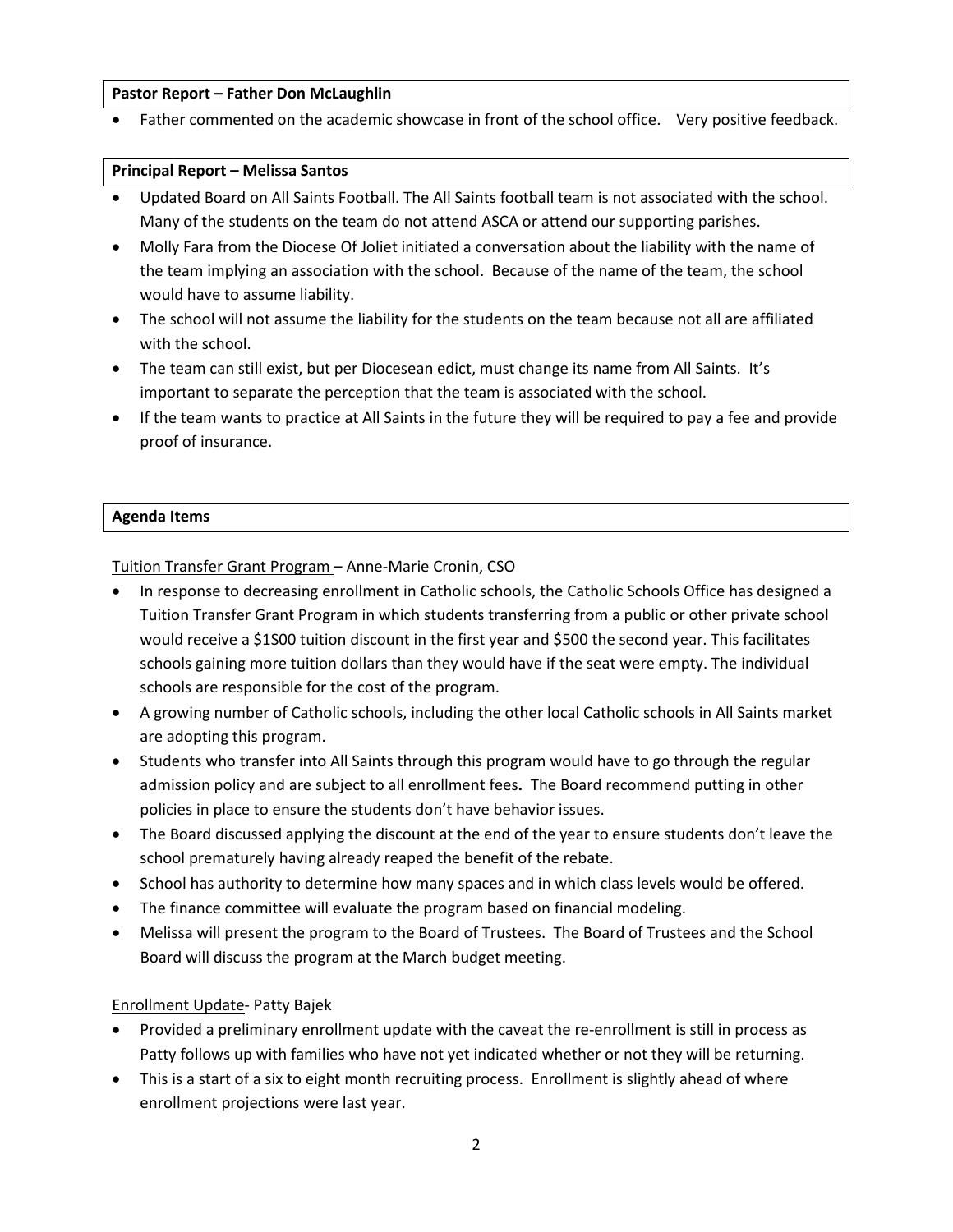- Of note, the graduating eighth grade class is significantly larger than the current class size at both Kindergarten and First Grade.
- Enrollment updates will be provided to the Board at each meeting leading up to the budget approval vote in April.

#### **Voting Committee Reports**

#### **Finance**

• Continuing to develop and write Standard Operating Procedures for: Enrollment, Tuition and Fee Policies and internal practices, Scholarship, and Maintenance Service Vendors protocol.

#### **Education**

No Report.

# **Marketing**

- **Players Event** Planning in Progress. Date will be April 30th 1-3pm. Event is for the whole school and parents. Worked on keeping the cost to families down. Families with one child \$14 and 2 or more will cost \$25. They will handle all the billing and waivers. We are working on a Save the Date flyer.
- **Open House** went very well. We had existing families and new families. We have new registrations for 6 new families with 7 new students (at the time of writing this). Also, currently have three new siblings of current families enrolled. Tours at Open House and immediately before and after totaled over 30 families. Follow up with families ongoing with shadow visits, additional visits during school day. New sign for Aurora Ave up and in place.
- **2017-2018 Re-enrollment –** Current families were enrolled electronically via SchoolSpeak.
- **Naperville Moms Network** e-blast went to over 9,000 members. Analytics re: open rates and click throughs very high.
- **Social Media -**Hope to engage student intern to help with the social media efforts in near future. Have contact at North Central College.
- **Marketing Plan –** Anne Marie Cronin and Amy Salach are working on completing the plan.
- **Spirit Wear -** The Janor Spring Store is wrapping up online orders today. Their \$5 service fee each time covers credit card fees, bagging, shipping, paying the sales staff, as well as the tech company who makes the web page. We don't have a contract but they support us with the DDA and on their Facebook page. They waived the initial set up fee for setup fee. Smaller sizes still an issue. Smaller size spirit wear options are available at Lands' End.
- **Website –** Committee members are analyzing our web pages for look and content, as well as other websites as we get ready to update and refresh the ASCA website with a more attractive and accessible look.

#### Technology

No report.

#### Facilities

• Discussed plan to upgrade door #1 into main entrance for school. Plan would include necessary security, signage, and interior updates including a front desk. Interviews have been conducted and